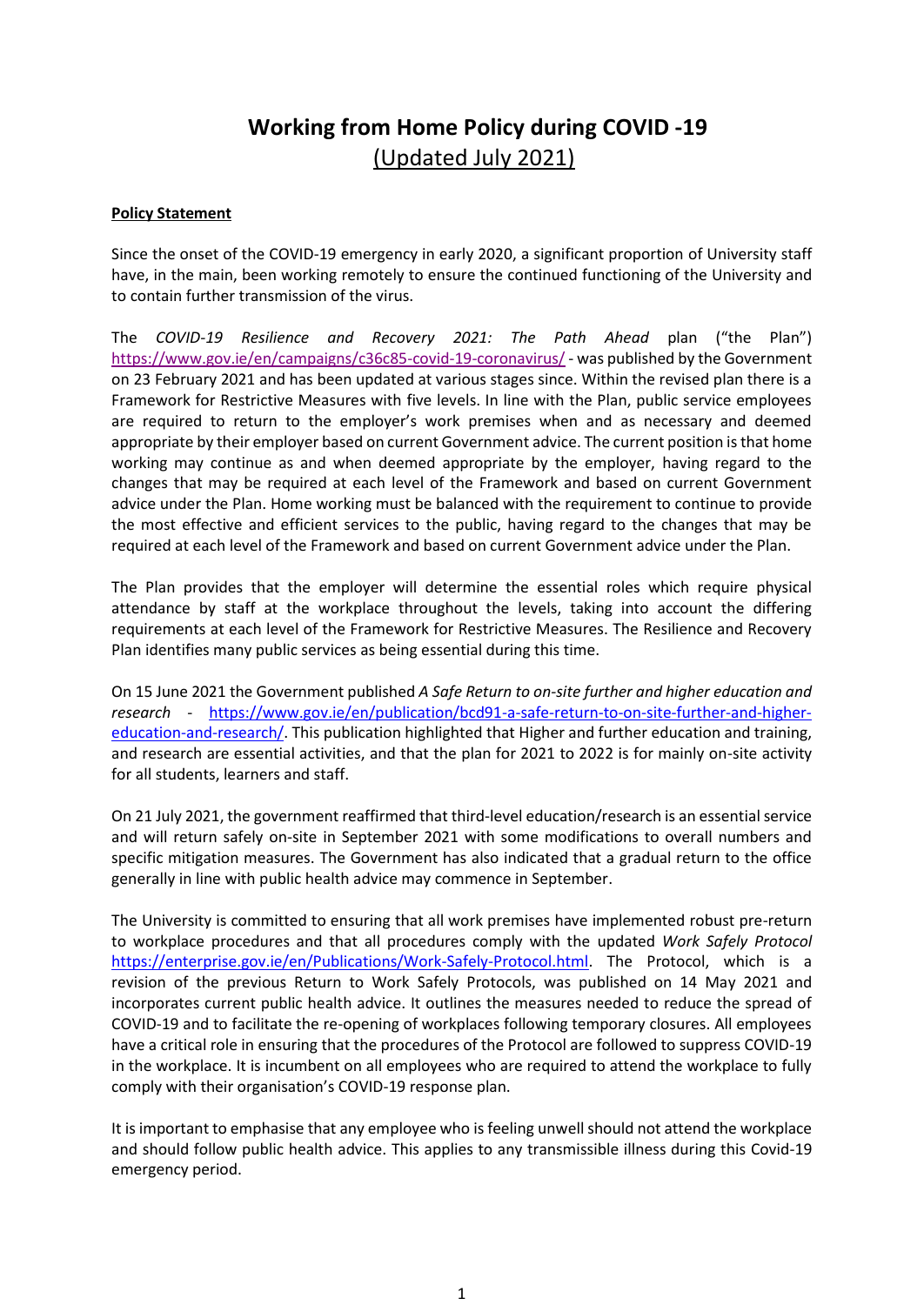Against this background, the University is committed to the maintenance of the health, safety, and wellbeing of staff at all times, while ensuring the most effective and efficient delivery of education and research services on-site subject to the prevailing public health restrictions.

Staff should note that any remote or home-based working arrangements that have been implemented due to COVID-19 apply so long as necessary to address the health and safety risks of COVID-19; and that any longer-term/future access to remote working will be dealt with by way of a Blended Working Policy.

# **Purpose**

The purpose of the policy is to provide information, guidance and support to individuals working remotely from home arising from the COVID-19 virus outbreak.

## **Scope**

This policy applies to all employees who are working from home on a temporary basis during COVID-19. Some employees may be working a combination of on-site and remote working.

## **Aim of the Policy**

The COVID-19 worldwide virus pandemic is unprecedented for all of us and it is completely normal for staff and students to be anxious and worried. We are committed to the health and safety of our staff and we are aware of the extraordinary work that colleagues are doing to ensure that the University can continue to operate as normal as we can at this time.

The purpose of this policy is to support the health and wellbeing of employees who are working from home during COVID-19; to ensure effective performance management and employee engagement; to ensure that good practice is followed by all employees when working from home; and to support the effective delivery of high quality services. It is important to note that that any remote/home-based working arrangements that have been implemented due to COVID-19 are temporary and apply to the COVID-19 period only.

These guidelines are being provided to support employees and line managers during the COVID-19 outbreak.

## **Health & Wellbeing**

Looking after your health and wellbeing at this time is very important.

Know when to step away from your desk. Be clear about when your working day begins and ends and take breaks to refresh. It's easy to let yourself be 'always on' when your home and office are the same place. When work is over, be sure that you switch off to avoid burnout. Think about having 'core hours 'which people you work with are around for. It is important that managers and colleagues are aware that staff cannot be contactable 24/7 and always in a position to provide an immediate response.

Ask for support when needed. Speak out when you need assistance, further training or support. Your manager, colleagues and you are part of a team and should be supporting each other, especially remotely.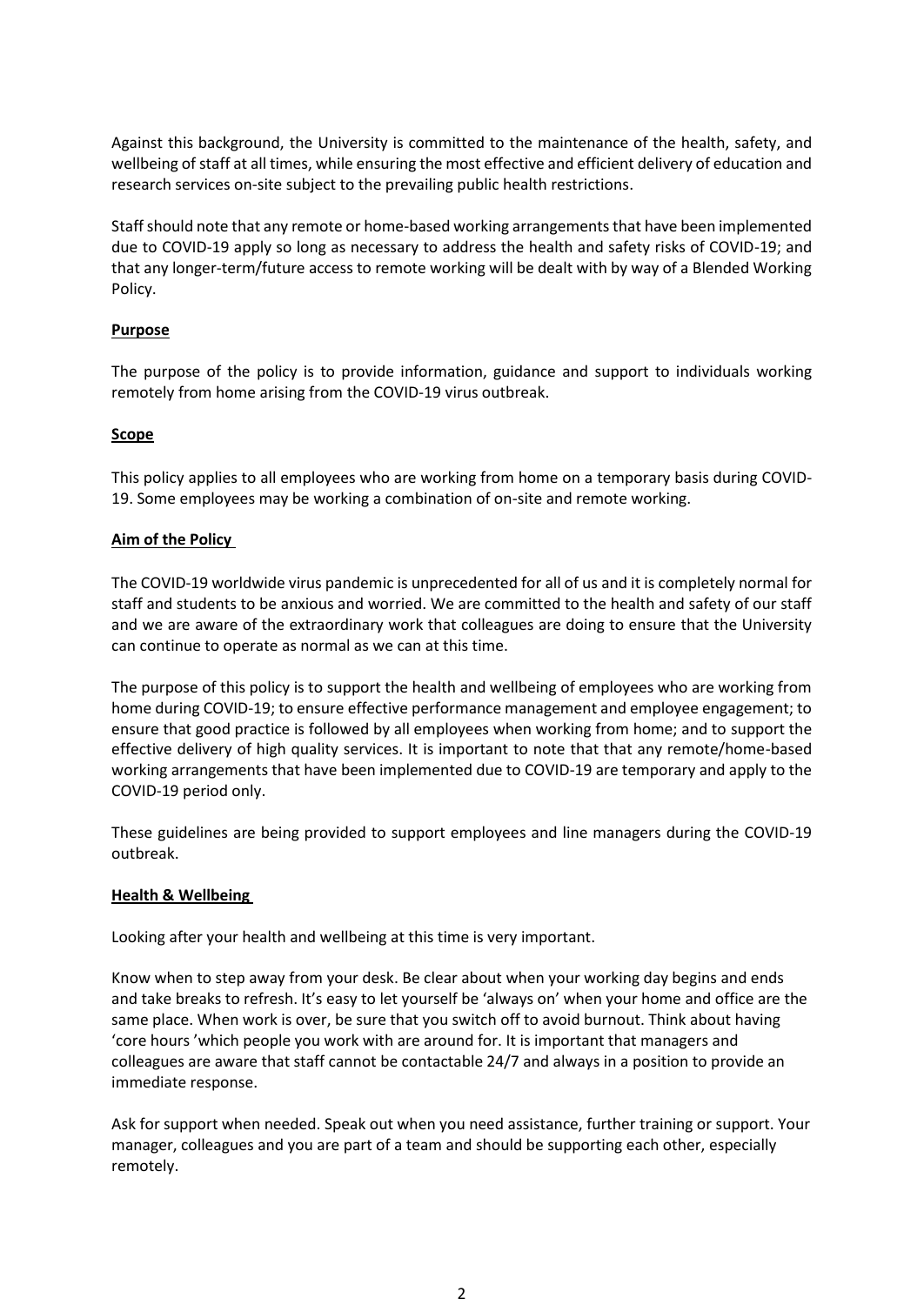The Human Resource Department have a number of supports that are available on our webpage. Staff may contact their Human Resource Business Manager or Staff Wellbeing and Development to support individuals at this time.

If you are experiencing difficulties our Employee Assistance Programme remains available through our new provider Spectrum Life. . The Employee Assistance Programme (EAP) provides free and confidential professional counselling and information services designed to support employees and their immediate family members to resolve personal or work related concerns. Further details are available on <https://www.ucc.ie/en/hr/eap/>

There are also additional supports through various resources which can be accessed through <https://www.ucc.ie/en/emt/covid19/>

It is important to maintain a balance between working life and your own personal time. It is important to try and keep a healthy daily routine as far as possible. , Keep set times for your breakfast, lunch and dinner .Eat a healthy balanced nutritious diet and drink plenty of water. Take regular exercise whilst maintaining the public health social distancing / travel guidelines and keep regular sleeping patterns. Additional supports in this regard are available on<https://www.gov.ie/en/campaigns/together/>

The Health and Safety Authority (HSA) has produced practical guidance for Managers and employees on Work Related Stress during COVID-19 which may be of assistance[https://www.hsa.ie/eng/topics/covid-19/covid-19\\_advice\\_for\\_employers\\_and\\_employees/covid-](https://www.hsa.ie/eng/topics/covid-19/covid-19_advice_for_employers_and_employees/covid-19_stress_and_work_-_may_26_2020.pdf)19 stress and work - may 26 2020.pdf-

## **Working Hours**

Currently remote working is a temporary agreement between employees and managers/ the University to allow employees to work from a non-office location, as per government guidance, to reduce the spread of Covid-19. It is expected that during remote working, employees will follow all government and medical guidance on self- isolation, social distancing and other prevention measures.

In these circumstances, working remotely is not deemed to be a change in contractual terms**.** The existing terms and conditions/policies still apply, apart from having to work from home on a temporary basis. Applications/requests for more long-term remote working are not being considered during the current crisis.

The implementation of this policy will have regard to the provisions of the Organisation of Working [Time Act 1997](http://www.irishstatutebook.ie/eli/1997/act/20/enacted/en/html) which states that employers have a legal responsibility to ensure that their employees receive their proper breaks within the day, as well as their daily and weekly rest. They also must receive their statutory entitlement to annual leave and public holiday entitlements. The Act which limits working time and sets out rights to rest, breaks and holidays still applies in the context of home working. The law limits the maximum average working week to 48 hours and you are also due a rest period of at least 11 consecutive hours in each period of 24 hours during which you're working.

Department of Finance Circular 04 of 2003 may be useful for guidance purposes in the context of discussions between line managers and staff members in relation to arrangements for remote working and the responsibilities which are attached to it –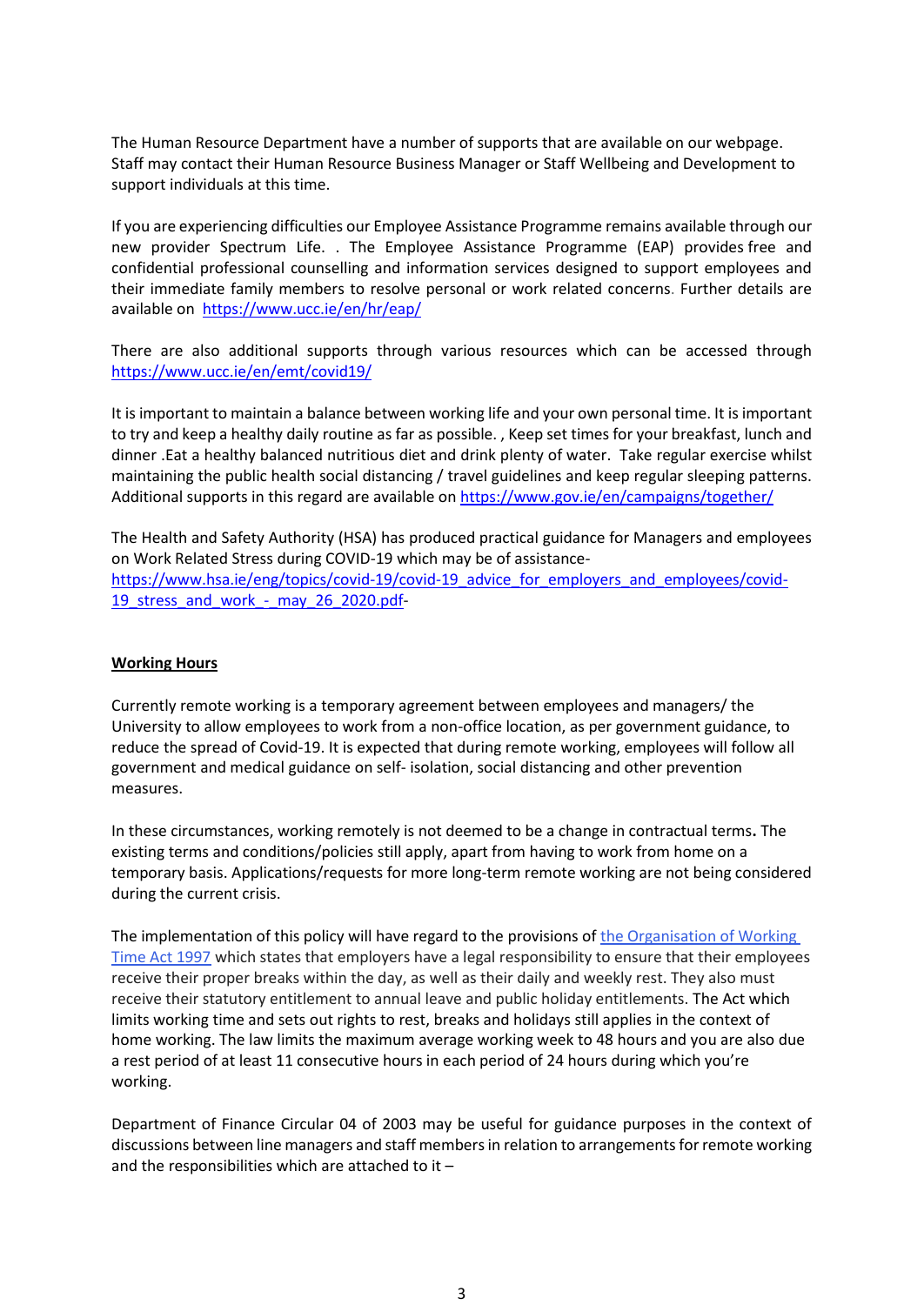# [https://hr.per.gov.ie/wp-content/uploads/2020/04/Circular-04-of-2003-Pilot-Scheme-to-promote-e](https://hr.per.gov.ie/wp-content/uploads/2020/04/Circular-04-of-2003-Pilot-Scheme-to-promote-e-working-in-the-Civil-Service2.pdf)[working-in-the-Civil-Service2.pdf](https://hr.per.gov.ie/wp-content/uploads/2020/04/Circular-04-of-2003-Pilot-Scheme-to-promote-e-working-in-the-Civil-Service2.pdf)

While working from home, it would be expected that you would continue to work your normal working hours while taking regular rest breaks and switching off in the evenings where this is practicable. However, we are conscious that many staff may have increased caring responsibilities for both children and elderly/vulnerable family members, which may bring additional pressure and complexity at this time. It is therefore important for Heads of School/Unit/Line Managers to show sensitivity, discretion and compassion when dealing with staff in this regard. If this is a particular issue for staff, they are encouraged to have discussions with their line managers regarding what flexible working options may assist. Examples of this could be working outside of traditional hours or splitting the work day by logging on early in the morning and later in the evening to carry out work. In facilitating these measures, staff should be mindful in terms of communicating with colleagues who continue to work during core hours.

Many staff will have more screen time than if they were working in the office environment therefore breaks are important to ensure that you get up and move about for a few minutes.

## **Keeping in contact while apart**

While the advice is to observe social distancing at this time, it is more important now that regular contact and communication with updates on progress should be maintained between staff and line managers/Heads of School/Unit. Team meetings and one-to-one meetings should continue as normal. There are various technologies that can be used to keep in contact including University approved MS Teams and Google Meet.

# **Health & Safety**

The Health & Safety Authority (HSA) has provided advice and information for employers and employees on working from home during this time. Guidance on the duties of employers and employees under the Safety, Health and Welfare at Work Act 2005 is available from the HSA's website [here.](https://www.hsa.ie/eng/topics/covid-19/covid-19_faqs_for_employers_and_employees_in_relation_to_home-working_on_a_temporary_basis/faqs_for_employers_and_employees_in_relation_to_home-working_on_a_temporary_basis_covid-19_.html)

The University is obliged to determine whether or not the temporary home workspace is suitable for the work that the staff member is required to do. Under normal circumstances it would be necessary to carry out a health and safety risk assessment on the premises that will be used. Under current circumstances the risk assessment may be done online with a view to the implementation of any appropriate corrective measures required including the provision of equipment if necessary. Information in this regard has been developed by the Health and Safety Authority (see FAQ no.7[\) here](https://www.hsa.ie/eng/topics/covid-19/covid-19_faqs_for_employers_and_employees_in_relation_to_home-working_on_a_temporary_basis/faqs_for_employers_and_employees_in_relation_to_home-working_on_a_temporary_basis_covid-19_.html) and the University is developing a guidance note in this regard.

Reasonable accommodation may need to be considered for employees with disabilities and pregnant employees.

It is the individual staff member's responsibility to take reasonable care of themselves and other people who may be affected by the work they are doing while working remotely. However, it is important that Heads of School/Unit/Line Managers check in with staff members to ensure they are doing ok and taking regular breaks as required.

The University's Safety Statement and policy will be updated to factor in remote working.

Information is also available on managing Display Screen Equipment/VDU workstations: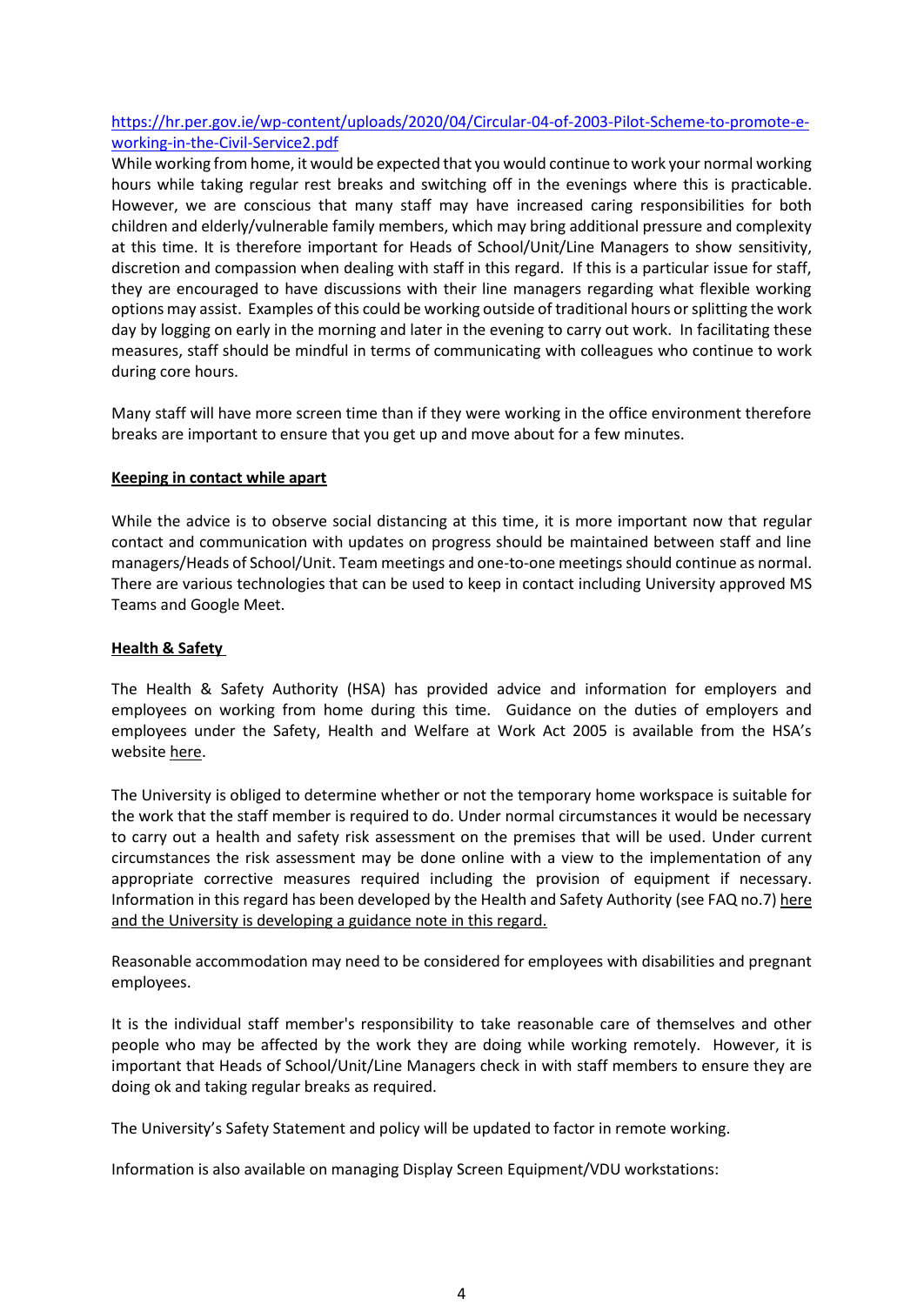[https://www.hsa.ie/eng/Workplace\\_Health/Manual\\_Handling\\_Display\\_Screen\\_Equipment/FAQs/Dis](https://www.hsa.ie/eng/Workplace_Health/Manual_Handling_Display_Screen_Equipment/FAQs/Display_Screen_Equipment_FAQs/Display_Screen_Equipment1.html) [play\\_Screen\\_Equipment\\_FAQs/Display\\_Screen\\_Equipment1.html](https://www.hsa.ie/eng/Workplace_Health/Manual_Handling_Display_Screen_Equipment/FAQs/Display_Screen_Equipment_FAQs/Display_Screen_Equipment1.html)

## **Equipment/Technology**

The Health and Safety Authority has advised that suitable equipment already available in the employee's home can be considered for temporary work from there.

Equipment already in use in the workplace e.g. laptop, mouse, monitor, keyboard and headset could also be used for temporary home-working. You should discuss with your Line Manager if you need to obtain equipment from the office such as monitors, keyboards etc. Line Managers should put the necessary arrangements in place for staff to retrieve equipment from the office and keep a log of equipment that has been brought home and by whom. Managers are required to assure themselves that the staff member has suitable equipment to enable the work to be done – see section on Health and Safety above.

## **Data Protection & Security**

Whilst working from home it is important that all staff continue to comply with data protection obligations. The Data Protection Commission (DPC) have issued a series of useful guides in relation to data security, information to employees on protecting their data and computers, use of video conference and remote work in general (see <https://www.dataprotection.ie/en> and specifically their guidance on ["Protecting Personal Data When Remote Working"](https://www.dataprotection.ie/en/protecting-personal-data-when-working-remotely-0) and "Staying Safe Online During a [Pandemic](https://www.dataprotection.ie/en/news-media/blogs/staying-safe-online-during-pandemic)")

Staff must keep University data, equipment and materials safe and secure at all times, and ensure that reasonable precautions are being taken to maintain confidentiality in accordance with the University's Data Protection policy. It is acknowledged however that working from home provides a number of challenges in this regard.

It is important that while working remotely/from home you would observe the following:

- Do not use open unsecured Wifi in public places.
- Ensure that when you are working on personal confidential information you are in an environment where others cannot see or access the data.
- Ensure that your computer is locked or logged out when you are away from your screen.
- Minimise or eliminate the printing off of personal/confidential information.
- Keep any hard documents which contain personal data secure when working at home i.e. ensuring that such files are locked securely away when not in use
- Similar to when working in the office all confidential documents that are to be disposed should be done so by shredding. If you do not have a shredder at home, then you should keep the documents safe until you return to work and can shred the document confidentially.
- Be vigilant at this time to the risk of scams and fraudulent emails, as the incidences may rise at this time.

## **Roles and Responsibilities**

## **Line Managers/Heads of School**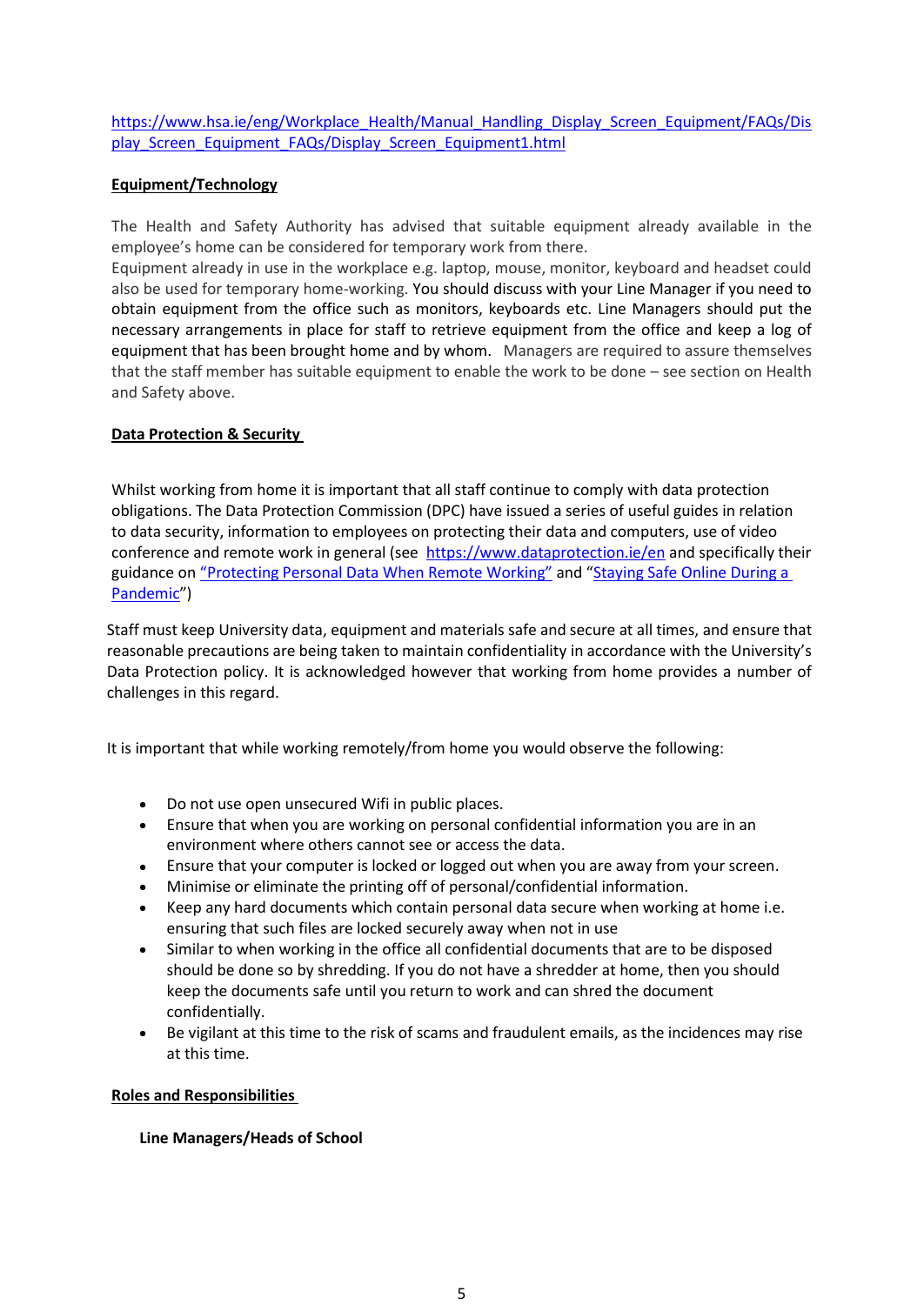- The role of the Line Manager/Head of School as the key support in facilitating the transition to working from home cannot be overstated
- Ensure that you have pre-arranged/agreed means of contact with your team members to enable ongoing communication as required.
- Maintain regular contact with your team, not just for work, it is important to check in with your team to see how they are coping and to identify where challenges are being experienced.
- Look out for signs of overwork and if necessary engage with the staff member to address any issues in this regard.
- Agree work to be carried out while staff are working from home. It is important to clarify expectations and outcomes having consideration of the fact that some staff may also have other commitments to childcare, and other family related reasons.
- Ensure that staff are complying with data protection obligations, and taking regular breaks in line with the Organisation of Working Time Act.
- You should continue to have regular planned team meetings, and one to one meetings with staff remotely.
- Ensure that staff are aware that the normal reporting requirements remain in place along with the University policies and procedures, including annual leave and the responsibility to report absences either COVID-19 or non COVID-19 related.
- Provide regular updates from senior management on the progression of the situation during the COVID-19 outbreak.
- Ensure that staff aware of the FAQ's for Employees <https://www.ucc.ie/en/emt/covid19/staff-faq/>

# **Employee Responsibilities**

- Maintain regular contact with your line manager regarding work and with a view to early resolution of any challenges or issues that you may be experiencing. This will also help combat isolation and stress.
- Maintain regular contact with your team colleagues.
- Agree work to be carried out or deliverables with your line manager while you are working from home.
- Provide support to colleagues and line manager
- Inform your line manager and HR if you have been medically diagnosed with COVID-19 in line with the Staff FAQ's/
- Ensure that you comply with the Data Protection policy, and ITS advice for working from home.
- Please be aware that University Policies and Procedures remain in place at this time, along with normal reporting requirements.
- Remember it is also your responsibility to take reasonable care to ensure that you do not place yourself or others at risk whilst working at home during this time.

# **Breach notification - obligation**

You must report ALL incidents involving loss or unauthorised disclosure of personal data (e.g. emails sent to the wrong person, files lost or stolen, unauthorised access to data) to your line manager and to the University's Information Compliance Manager / DPO, Catriona O'Sullivan, [gdpr@ucc.ie,](mailto:gdpr@ucc.ie) as soon as you become aware of the incident. The University has an obligation under GDPR to report data breaches to the Data Protection Commission within **72 hours** of becoming aware of the breach. Complete Section 1 of the [Data Security Breach Report Form](https://www.ucc.ie/en/gdpr/datasecuritybreaches/) and forward it to [gdpr@ucc.ie](mailto:gdpr@ucc.ie) as soon you discover the incident.